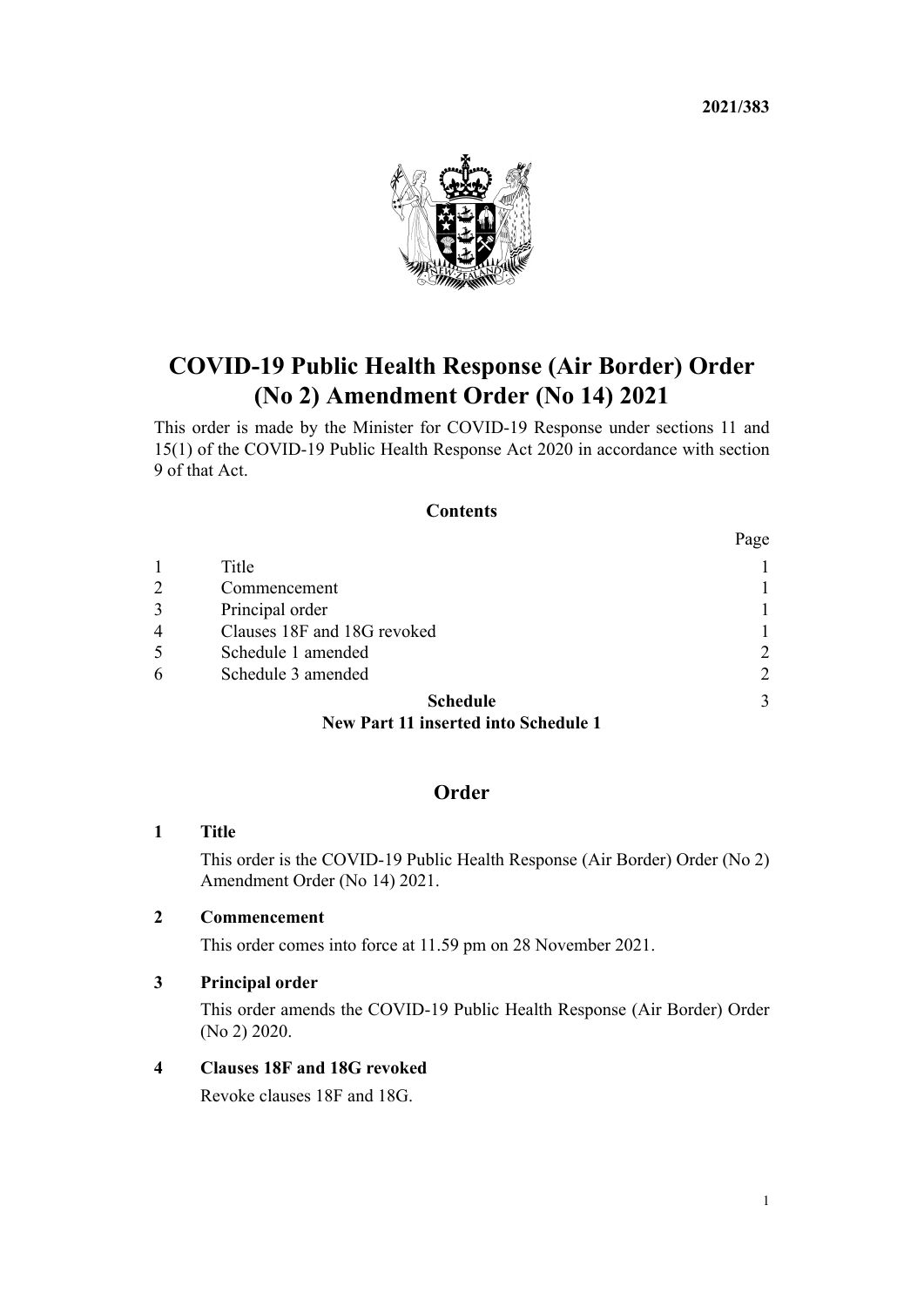<span id="page-1-0"></span>In [Schedule 1](http://legislation.govt.nz/pdflink.aspx?id=LMS403399),—

- (a) insert the Part set out in the [Schedule](#page-2-0) of this order as the last Part; and
- (b) make all necessary consequential amendments.

### **6 Schedule 3 amended**

(1) In [Schedule 3](http://legislation.govt.nz/pdflink.aspx?id=LMS487644), insert in their appropriate alphabetical order:

Botswana Eswatini Lesotho

Malawi

Mozambique

Namibia

Seychelles

South Africa

Zimbabwe

(2) In [Schedule 3](http://legislation.govt.nz/pdflink.aspx?id=LMS487644), revoke the items relating to Brazil, Fiji, India, Indonesia, and Pakistan.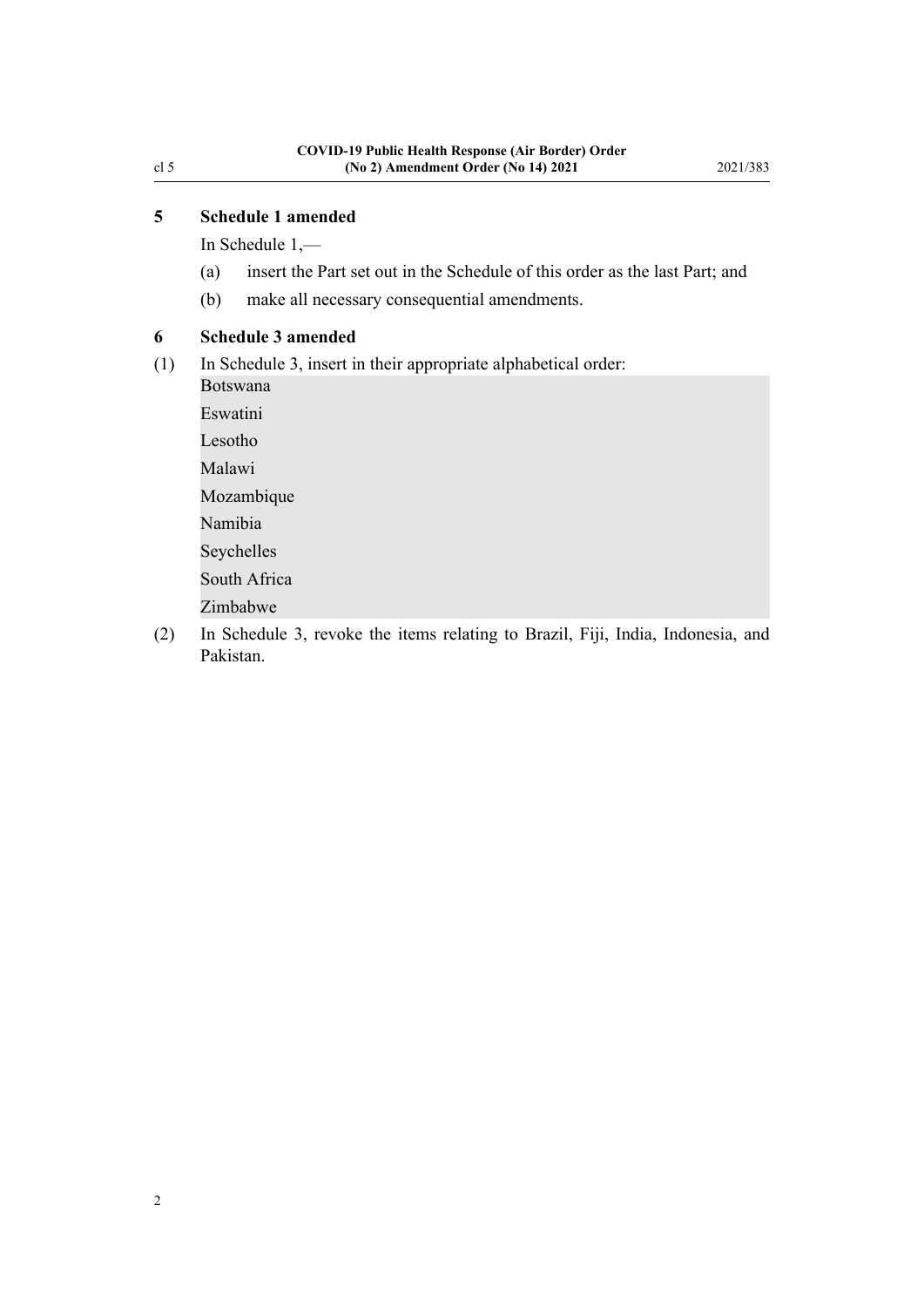# <span id="page-2-0"></span>**Schedule New Part 11 inserted into Schedule 1**

[cl 5](#page-1-0)

#### **Part 11**

# **Provision relating to COVID-19 Public Health Response (Air Border) Order (No 2) Amendment Order (No 14) 2021**

#### **10 Flights departing before commencement of Amendment Order**

- (1) Schedule 3 of this order, as in force immediately before the commencement of the Amendment Order, continues to apply to persons arriving in New Zealand on an aircraft that departed before the commencement of the Amendment Order.
- (2) In this clause, **Amendment Order** means the COVID-19 Public Health Response (Air Border) Order (No 2) Amendment Order (No 14) 2021.

Dated at Wellington this 28th day of November 2021.

Hon Chris Hipkins, Minister for COVID-19 Response.

#### **Explanatory note**

*This note is not part of the order, but is intended to indicate its general effect.*

This order amends the [COVID-19 Public Health Response \(Air Border\) Order \(No 2\)](http://legislation.govt.nz/pdflink.aspx?id=LMS403345) [2020](http://legislation.govt.nz/pdflink.aspx?id=LMS403345) (the **principal order**) and comes into force at 11.59 pm on 28 November 2021.

The amendments affect [Schedule 3](http://legislation.govt.nz/pdflink.aspx?id=LMS487644) of the principal order, which lists very high risk countries. [Clause 8A](http://legislation.govt.nz/pdflink.aspx?id=LMS481617) of the principal order provides that a person must not arrive in New Zealand by air if they have been in a very high risk country in the preceding 14 day period.

The amendments—

- designate Botswana, Eswatini, Lesotho, Malawi, Mozambique, Namibia, Sey‐ chelles, South Africa, and Zimbabwe as very high risk countries:
- remove Brazil, Fiji, India, Indonesia, and Pakistan from the list of very high risk countries.